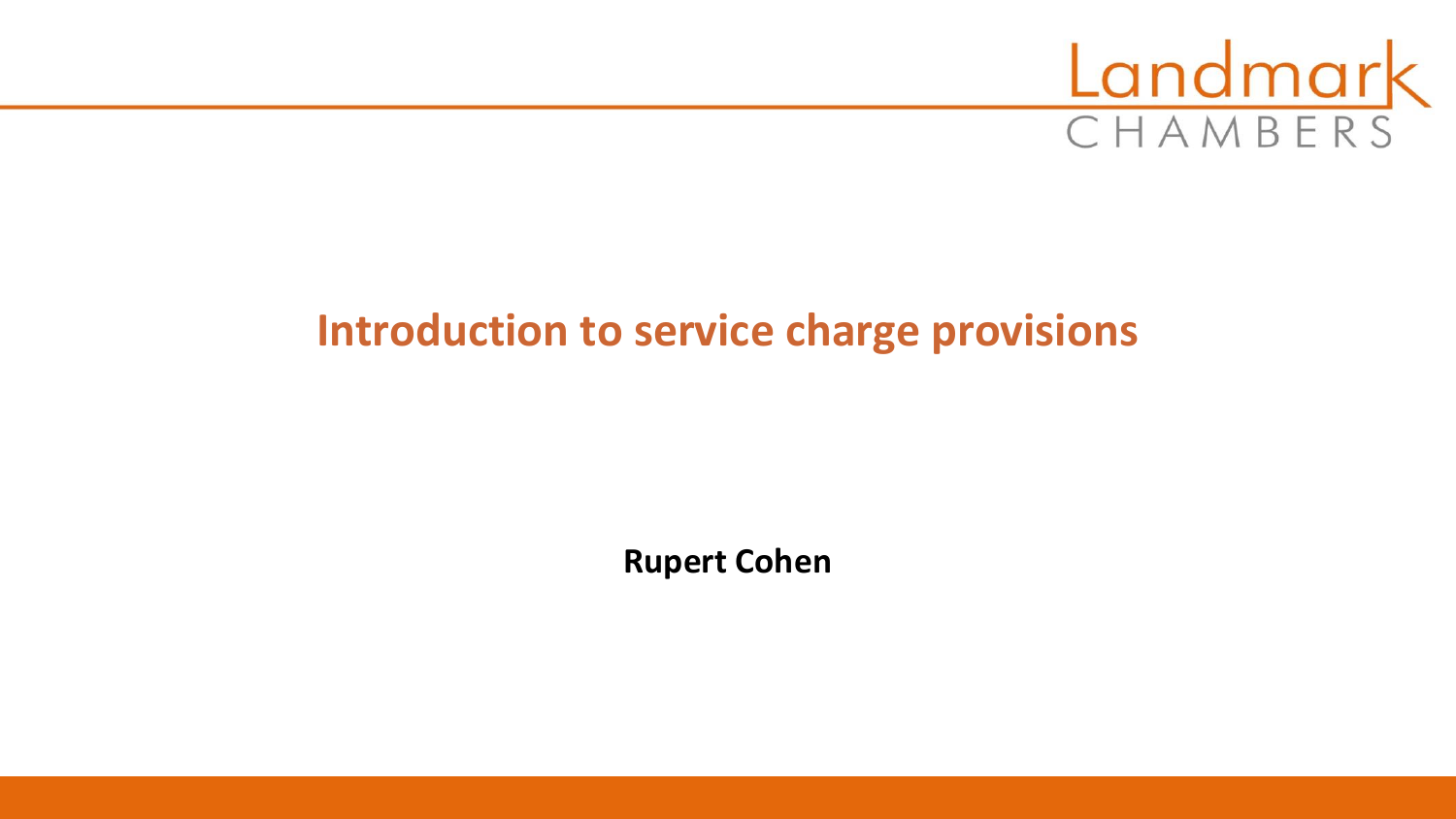## **What is a service charge?**

- A charge levied against occupiers of multi-occupied property by way of contributions to repairs, maintenance, management and other services provided in respect of the property.
- Basic mechanism
	- LL agrees to undertake services (ie repairs)
	- T agreed to pay for those services

**Statute**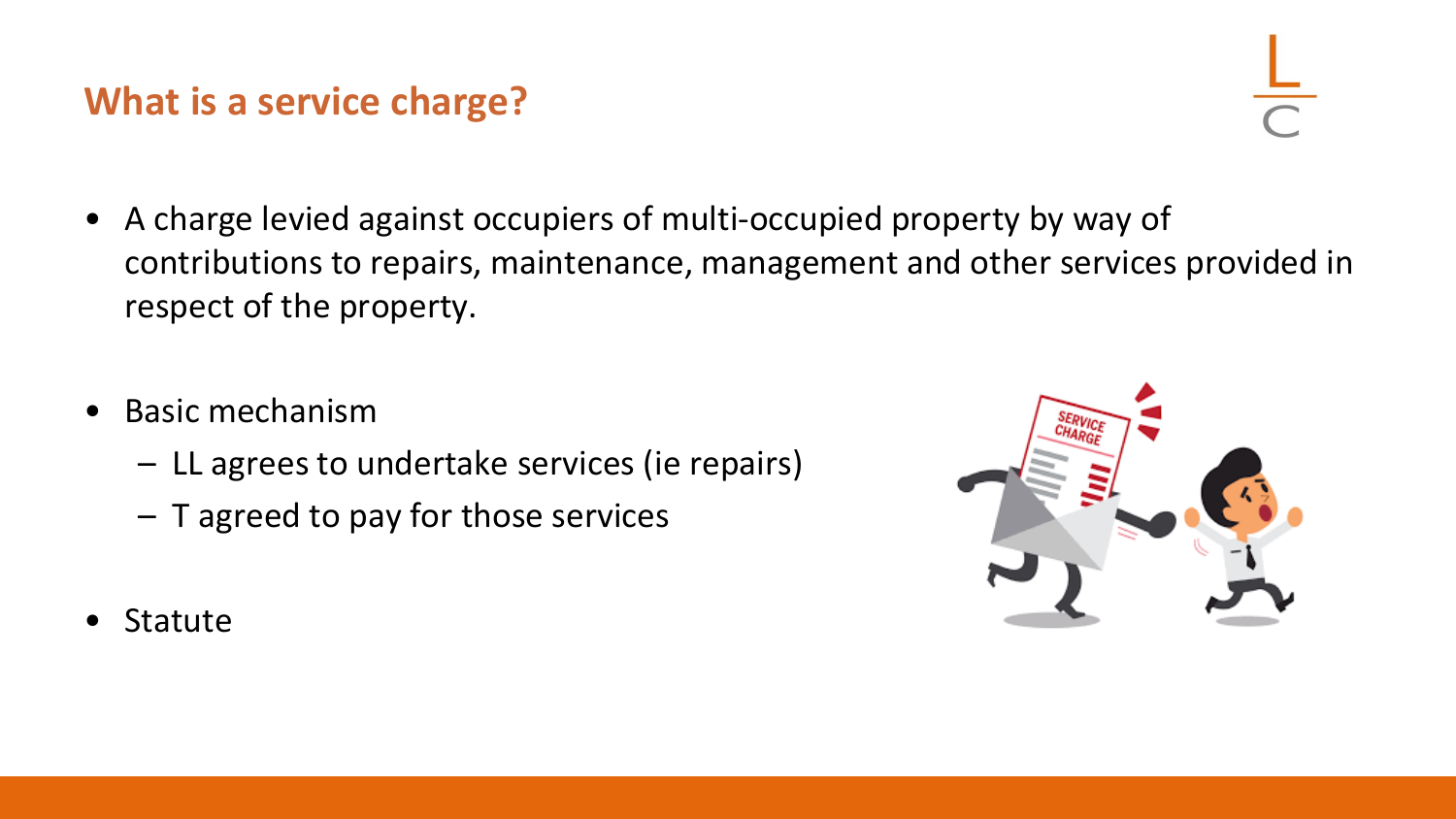## **Why do they fight?**

"*This case contains many of the typical elements which cause and exacerbate disputes of this* kind: first, a managing agent who did not regard it as part of his job to read the lease or give *any consideration to whether the items, a contribution to the cost of which he was invoicing, properly fell within the service charge; secondly, a landlord who, despite earlier misgivings, appears to have decided to include all the costs of his project in the claim for service charges irrespective of the propriety of doing so, placing on his tenants the onus of challenging his demands if they were able to discover and disentangle the calculations on which they had been based; thirdly, a situation where the tenant had been led to expect a certain level of charge and then found himself being charged four times as much with no explanation being offered as to how this state of affairs had come about; leading, fourthly, to the tenant becoming so frustrated and alarmed that he dug in his heels, refused to pay and resolved to take every point going, good or bad, with a view to resisting what he regarded as his landlord's patently unjustified behaviour. A more potent recipe for expensive and unproductive litigation it would be difficult to devise*" (Princes House v Distinctive Clubs [2006] All ER 117).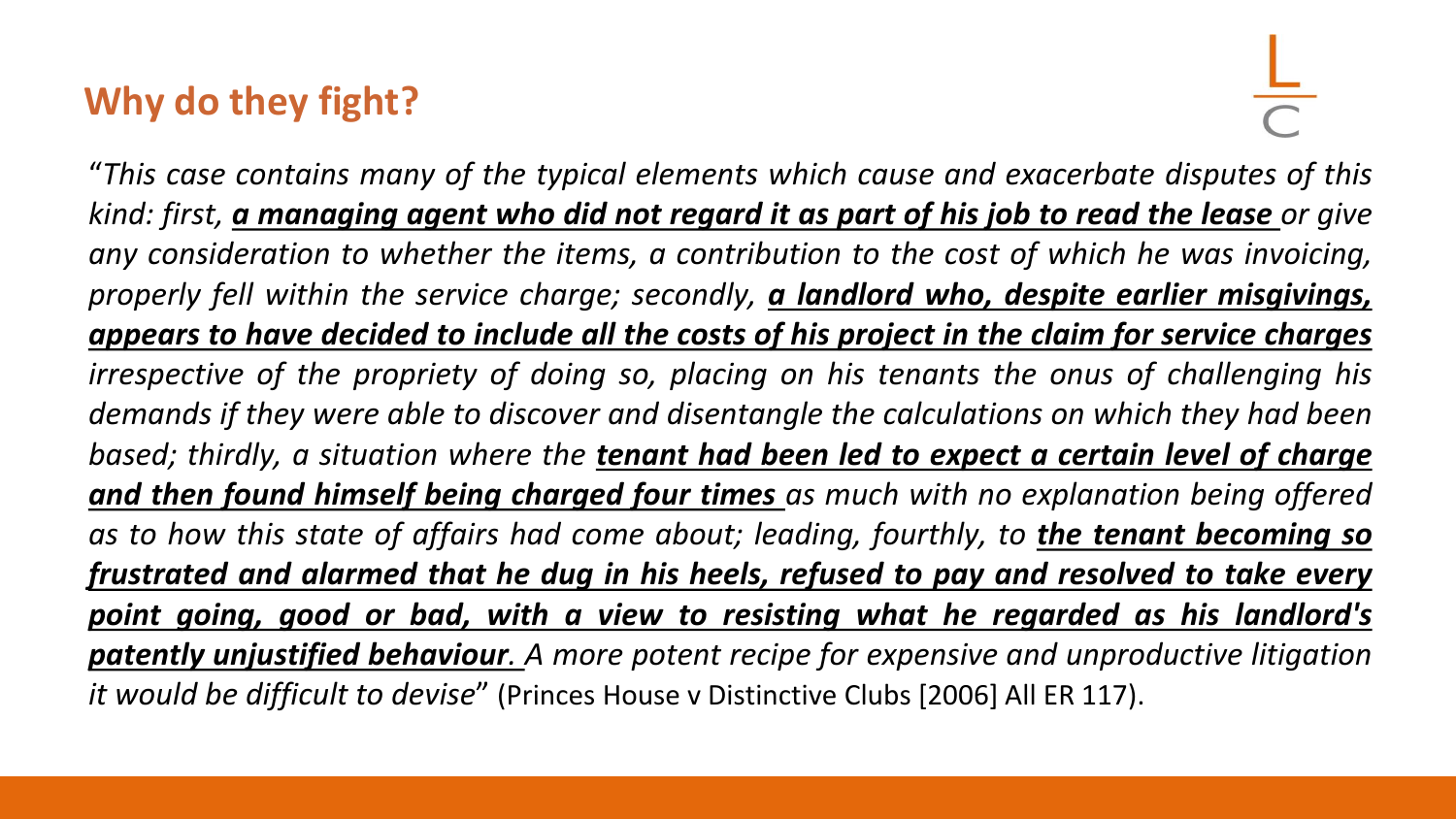# **Structure of service charges**

- Structure of lease
	- Bipartite (landlord-tenant)
	- Tripartite (landlord-tenant-manager)
- Sum on account of anticipated expenditure
- Balancing payment / credit at end of service charge year
- Procedural provisions or pre-conditions?
- Time of the essence?
- **Certification** 
	- "conclusive" or "binding"